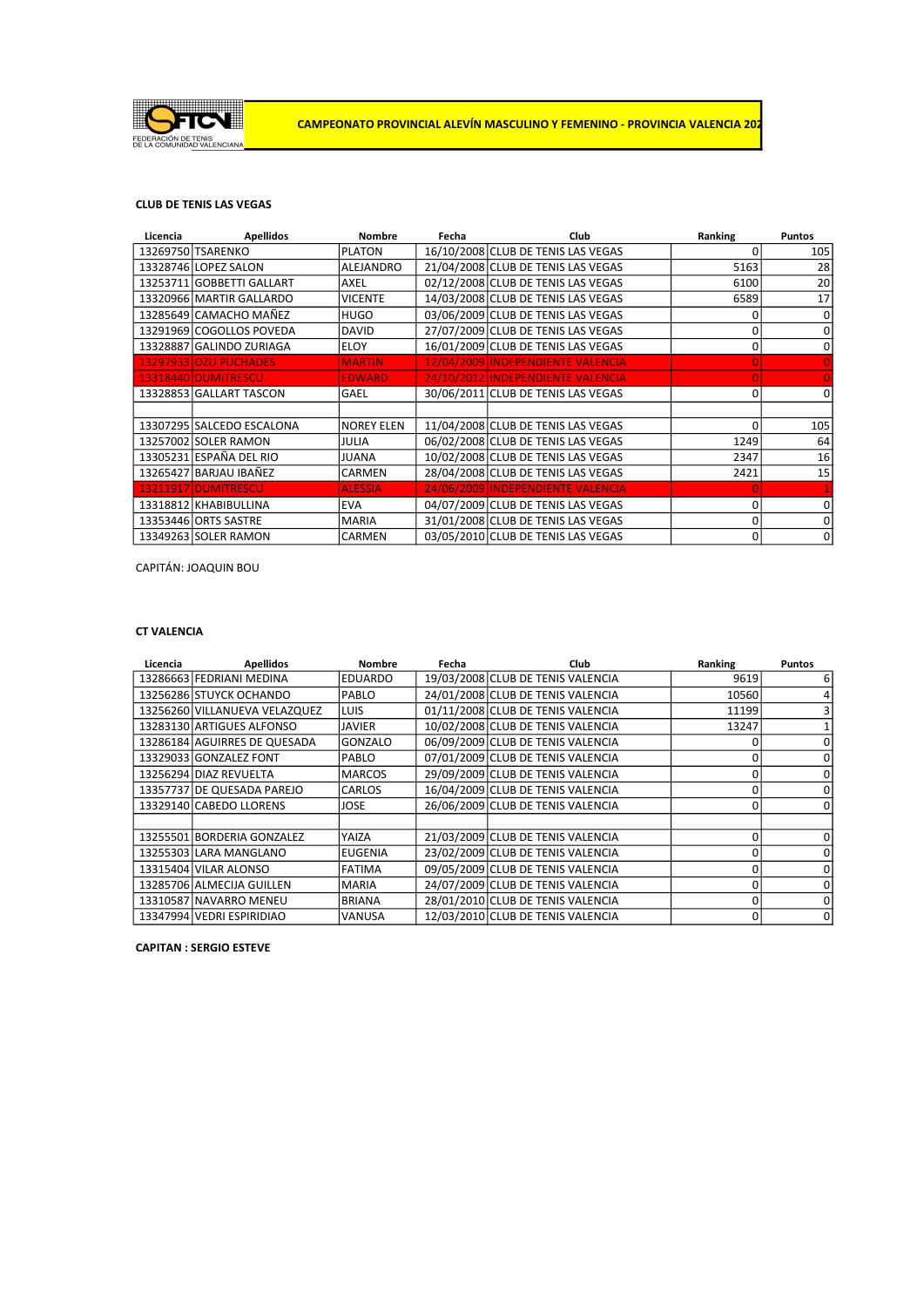

## CT PICASSENT

| Licencia          | <b>Apellidos</b>            | Nombre           | Fecha | Club                               | Ranking  | <b>Puntos</b> |
|-------------------|-----------------------------|------------------|-------|------------------------------------|----------|---------------|
|                   | 13255311 CLIMENT GUTIERREZ  | <b>JORDI</b>     |       | 03/09/2009 CLUB DE TENIS PICASSENT | 2539     | 82            |
|                   | 13287174 SEGRELLES          | <b>TRISTAN</b>   |       | 20/05/2009 CLUB DE TENIS PICASSENT | 2956     | 67            |
| 13289279 FORTEA   |                             | PEPE             |       | 12/01/2009 CLUB DE TENIS PICASSENT | 4984     | 30            |
|                   | 13230842 MARTINEZ CASANOVA  | PELAYO           |       | 06/02/2008 CLUB DE TENIS PICASSENT | 5163     | 28            |
|                   | 13332028 CAMPOS TORRIJOS    | <b>ALEJANDRO</b> |       | 03/03/2008 CLUB DE TENIS PICASSENT | 8504     | 9             |
|                   | 13309449 BASSET GIL         | <b>MAX</b>       |       | 29/12/2008 CLUB DE TENIS PICASSENT | 11199    | 3             |
|                   | 13326138 CORONADO TRONCHONI | <b>MARC</b>      |       | 22/05/2008 CLUB DE TENIS PICASSENT | 13247    |               |
| 13309431 BASSET   |                             | PABLO            |       | 18/06/2010 CLUB DE TENIS PICASSENT | 0        | 0             |
|                   |                             |                  |       |                                    |          |               |
| 13279387 VIGGIANI |                             | <b>DIANA</b>     |       | 23/07/2008 CLUB MALVARROSA         | $\Omega$ | 91            |
| 13279866 PASCUAL  |                             | <b>AITANA</b>    |       | 21/02/2009 CLUB DE TENIS PICASSENT | 1517     | 43            |
|                   | 13281853 GARCIA CORTES      | <b>CLARA</b>     |       | 04/09/2007 CLUB DE TENIS PICASSENT | 2208     | 19            |
| 13353339 LLACER   |                             | <b>CHLOE</b>     |       | 30/11/2010 CLUB DE TENIS PICASSENT | 0        | 0             |

## CAPITAN : FRANCISCO SOBREVELA

### CT GANDIA

| Licencia | <b>Apellidos</b>          | <b>Nombre</b>     | Fecha | Club                            | Ranking      | <b>Puntos</b> |
|----------|---------------------------|-------------------|-------|---------------------------------|--------------|---------------|
|          | 13319422 RODRIGO RAMIREZ  | <b>IMARC</b>      |       | 05/05/2008 CLUB DE TENIS GANDIA | 8769         | 8             |
|          | 13270046 CAEROLS FAUS     | <b>BORJA</b>      |       | 25/08/2009 CLUB DE TENIS GANDIA | 0            | 0             |
|          | 13303954 LLORCA SERISOLA  | IMARTI            |       | 12/05/2009 CLUB DE TENIS GANDIA | $\mathbf{0}$ | 0             |
|          | 13320685 FIGUERES WRIGHT  | LUCA              |       | 14/07/2009 CLUB DE TENIS GANDIA | 0            | 0             |
|          |                           |                   |       |                                 |              |               |
|          | 13255858 GRAU PONS        | PAULA             |       | 09/05/2008 CLUB DE TENIS GANDIA | 1349         | 54            |
|          | 13240982 GUTIERREZ HARO   | <b>ALIZEE LOR</b> |       | 25/03/2008 CLUB DE TENIS GANDIA | 1147         | 73            |
|          | 13303962 MIROSLAVA        | <b>IZABELA</b>    |       | 08/12/2008 CLUB DE TENIS GANDIA | 0            | 19            |
|          | 13287489 MANZANO MONDEJAR | <b>VALENTINA</b>  |       | 15/10/2009 CLUB DE TENIS GANDIA | $\Omega$     | 0             |
|          | 13303970 VALENTINOV GIL   | <b>SOFIA</b>      |       | 12/02/2009 CLUB DE TENIS GANDIA | 0            | 0             |
|          | 13300413 CATALA PUIG      | DANIELA           |       | 28/03/2011 CLUB DE TENIS GANDIA | 0            | 0             |

# CAPITAN : ÓSCAR MARTÍNEZ

## CT CATARROJA

| Licencia          | <b>Apellidos</b>        | Nombre         | Fecha | <b>Club</b>                        | Ranking | <b>Puntos</b> |
|-------------------|-------------------------|----------------|-------|------------------------------------|---------|---------------|
|                   | 13290052 CHULIA JORQUES | <b>GUILLEM</b> |       | 24/11/2009 CLUB DE TENIS CATARROJA |         |               |
|                   | 13354569 GARCIA ARROYO  | LUCAS          |       | 03/03/2008 CLUB DE TENIS CATARROJA |         |               |
|                   | 13354585 MARTINEZ BOIX  | IRAFA          |       | 20/01/2010 CLUB DE TENIS CATARROJA |         |               |
|                   | 13354577 PENA UBEDA     | DANIEL         |       | 05/12/2009 CLUB DE TENIS CATARROJA |         |               |
|                   |                         |                |       |                                    |         |               |
|                   | 13329017 ROCHE JORDAN   | lirene         |       | 23/12/2008 CLUB DE TENIS CATARROJA | 43681   |               |
|                   | 13329025 REMOHI SARRION | IMARIA         |       | 11/11/2009 CLUB DE TENIS CATARROJA |         |               |
| 13354410 FONTELLS |                         | <b>MARTINA</b> |       | 18/03/2009 CLUB DE TENIS CATARROJA |         |               |

CAPITAN : VICENTE RIBES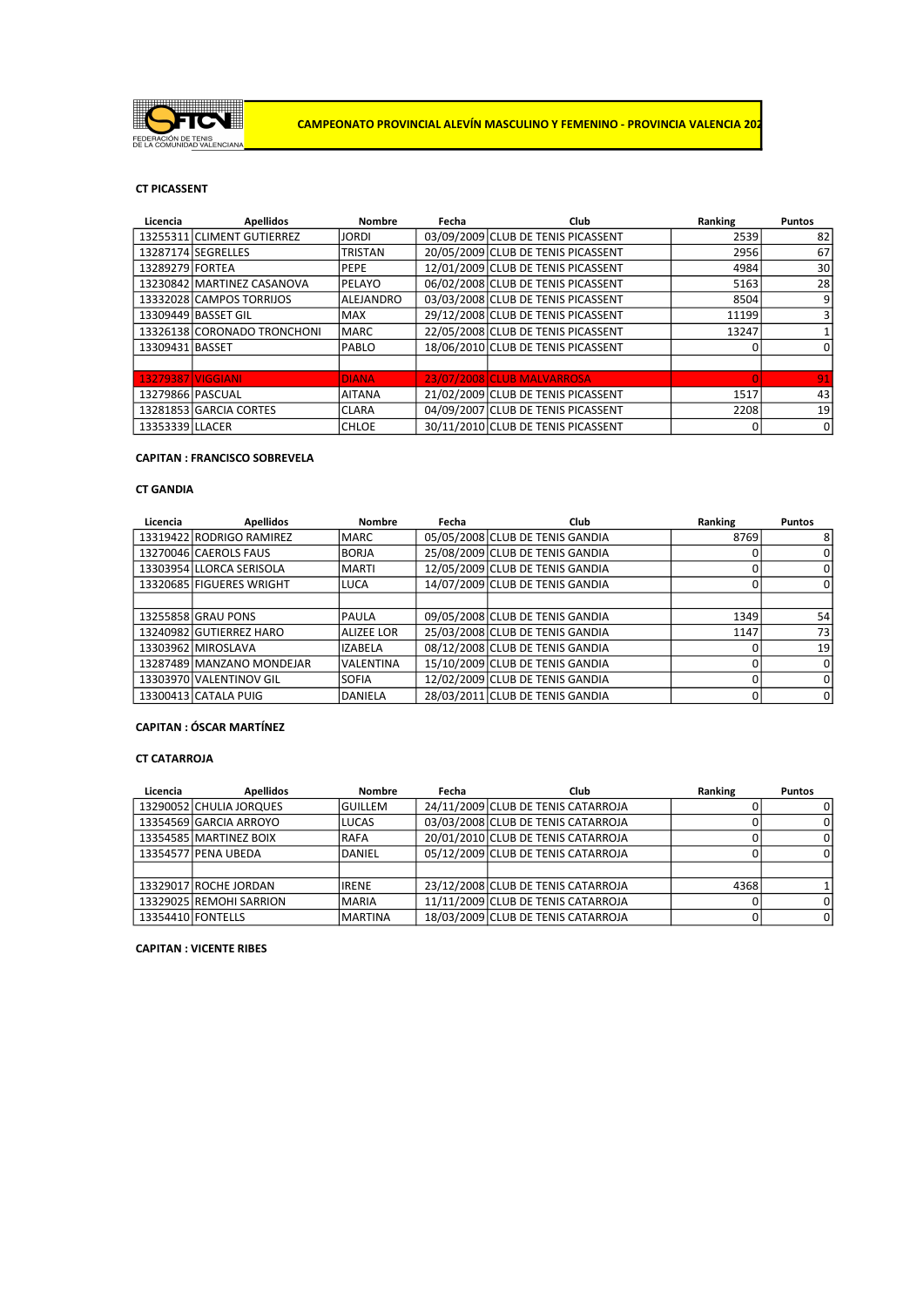

CAMPEONATO PROVINCIAL ALEVÍN MASCULINO Y FEMENINO - PROVINCIA VALENCIA 202

# C ESPAÑOL T

| Licencia         | <b>Apellidos</b>                       | Nombre           | Fecha | Club                             | Ranking     | Puntos         |
|------------------|----------------------------------------|------------------|-------|----------------------------------|-------------|----------------|
|                  | <b>13234167 GRAO BUJ</b>               | <b>MARCOS</b>    |       | 11/04/2006 CLUB ESPAÑOL DE TENIS | 3434        | 54             |
|                  | 13257359 MARTINEZ PREGO                | <b>NACHO</b>     |       | 17/11/2008 CLUB ESPAÑOL DE TENIS | 7611        | 12             |
|                  | 13312707 PECO MARTINEZ                 | <b>JORGE</b>     |       | 01/12/2008 CLUB ESPAÑOL DE TENIS | 11199       | 3              |
|                  | 13287231 LOZANO GIMENEZ                | <b>DARIO</b>     |       | 02/09/2008 CLUB ESPAÑOL DE TENIS | 11862       | $\overline{2}$ |
|                  | 13257325 CALATRAVA MARTINEZ-C          | <b>BELTRAN</b>   |       | 07/11/2007 CLUB ESPAÑOL DE TENIS | 13247       |                |
|                  | 13332151 GARCIA PLASENCIA              | <b>DIEGO</b>     |       | 04/05/2009 CLUB ESPAÑOL DE TENIS | 0           | $\mathbf 0$    |
| 13312765 LOPEZ   |                                        | <b>DAVID</b>     |       | 31/03/2009 CLUB ESPAÑOL DE TENIS | 0           | 0              |
|                  | 13312913 PELEGRIN                      | ANDREA           |       | 01/02/2010 CLUB ESPAÑOL DE TENIS | 0           | 0              |
|                  | 13312921 MARTINEZ                      | ALEJANDRO        |       | 06/11/2009 CLUB ESPAÑOL DE TENIS | 0           | $\pmb{0}$      |
| 13312757 CARCEL  |                                        | <b>VICENTE</b>   |       | 06/11/2009 CLUB ESPAÑOL DE TENIS | 0           | $\mathbf 0$    |
|                  | 13312749 BAUTISTA                      | ALEJANDRO        |       | 07/05/2010 CLUB ESPAÑOL DE TENIS | 0           | 0              |
| 13312781 SANCHEZ |                                        | <b>MANUEL</b>    |       | 02/07/2010 CLUB ESPAÑOL DE TENIS | 0           | 0              |
|                  | 13312905 WILLIAMS                      | <b>CAMERON</b>   |       | 23/11/2009 CLUB ESPAÑOL DE TENIS | $\mathbf 0$ | 0              |
| 13320677 CHICOY  |                                        | <b>ALEJANDRO</b> |       | 25/01/2010 CLUB ESPAÑOL DE TENIS | 0           | 0              |
| 13281142 LOZANO  |                                        | PAU              |       | 20/07/2011 CLUB ESPAÑOL DE TENIS | 0           | $\mathbf 0$    |
|                  | 13332143 MARTINEZ COLOMER              | LUCAS            |       | 08/06/2009 CLUB ESPAÑOL DE TENIS | $\mathbf 0$ | 0              |
|                  | 13334446 ALMENAR                       | <b>MATEO</b>     |       | 21/04/2011 CLUB ESPAÑOL DE TENIS | 0           | 0              |
|                  | 13355244 HERRERO FERNANDEZ-BOFIL NACHO |                  |       | 10/09/2008 CLUB ESPAÑOL DE TENIS | 0           | $\mathbf 0$    |
|                  |                                        |                  |       |                                  |             |                |
|                  | 13312723 BLANCO SERRANO                | <b>ALMA</b>      |       | 25/03/2008 CLUB ESPAÑOL DE TENIS | 2544        | 13             |
|                  | 13312731 CEBRIAN MORAL                 | <b>MARIA</b>     |       | 23/04/2008 CLUB ESPAÑOL DE TENIS | 4368        | 1              |
| 13303649 JAMAL   |                                        | <b>NOWA</b>      |       | 13/10/2008 CLUB ESPAÑOL DE TENIS | 0           | $\mathbf 1$    |
|                  | 13334751 LLODRA BOSCH                  | <b>BARBARA</b>   |       | 14/11/2007 CLUB ESPAÑOL DE TENIS | 4368        |                |
| 13312806 ROS     |                                        | <b>VERONICA</b>  |       | 18/05/2009 CLUB ESPAÑOL DE TENIS | 0           | 0              |
|                  | 13280582 CABALLER                      | <b>AINHOA</b>    |       | 29/09/2009 CLUB ESPAÑOL DE TENIS | 0           | 0              |
|                  | 13312822 ALMENAR                       | <b>ALBA</b>      |       | 20/07/2009 CLUB ESPAÑOL DE TENIS | 0           | $\mathbf 0$    |
| 13317096 PONCET  |                                        | <b>LUCIE</b>     |       | 15/06/2009 CLUB ESPAÑOL DE TENIS | 0           | 0              |
| 13307170 LLODRA  |                                        | ALESSANDRA       |       | 15/12/2009 CLUB ESPAÑOL DE TENIS | 0           | $\mathbf 0$    |
| 13312872 RIOS    |                                        | SARA             |       | 12/01/2009 CLUB ESPAÑOL DE TENIS | 0           | 0              |
|                  | 13280574 CABALLER                      | SOFIA            |       | 29/09/2009 CLUB ESPAÑOL DE TENIS | 0           | $\mathbf 0$    |
| 13312880 LOZANO  |                                        | <b>ARIADNA</b>   |       | 02/05/2010 CLUB ESPAÑOL DE TENIS | 0           | $\overline{0}$ |
| 13335220 GIL     |                                        | <b>AMPARO</b>    |       | 18/12/2010 CLUB ESPAÑOL DE TENIS | 0           | $\mathbf 0$    |
| 13324984 BLANCO  |                                        | <b>AITANA</b>    |       | 13/03/2010 CLUB ESPAÑOL DE TENIS | 0           | 0              |

# CAPITAN : VICTOR REDONDO

# CD PEÑACAÑADA

| Licencia        | <b>Apellidos</b>           | <b>Nombre</b>  | Fecha | <b>Club</b>                          | Ranking | <b>Puntos</b> |
|-----------------|----------------------------|----------------|-------|--------------------------------------|---------|---------------|
|                 | 13230967 VEDRI ASENSI      | GONZALO        |       | 25/06/2008 CLUB DEPORTIVO PEÑACAÑADA | 1748    | 127           |
|                 | 13269776 HERNANDEZ         | ALEJANDRO      |       | 02/01/2009 CLUB DEPORTIVO PEÑACAÑADA | 1909    | 114           |
|                 | 13305215 BIANCHI VINAT     | <b>MARCO</b>   |       | 15/04/2008 CLUB DEPORTIVO PEÑACAÑADA | 8157    | 10            |
|                 | 13328879 ORTEGA PERIS      | <b>ROMAN</b>   |       | 07/07/2008 CLUB DEPORTIVO PEÑACAÑADA | 11199   |               |
| 13328621 TOMAS  |                            | <b>JAIME</b>   |       | 18/10/2009 CLUB DEPORTIVO PEÑACAÑADA | 13247   |               |
| 13357018 SAIZ   |                            | <b>DAVID</b>   |       | 10/03/2009 CLUB DEPORTIVO PEÑACAÑADA | 13247   |               |
| 13356854 NADAL  |                            | <b>SALVA</b>   |       | 28/07/2009 CLUB DEPORTIVO PEÑACAÑADA | 13247   |               |
|                 | 13356846 ZORRERO GUILLEM   | <b>JAIME</b>   |       | 09/12/2008 CLUB DEPORTIVO PEÑACAÑADA | 13247   |               |
|                 | 13287413 BALLESTER         | JAVI           |       | 21/05/2010 CLUB DEPORTIVO PEÑACAÑADA | 0       | 0             |
|                 |                            |                |       |                                      |         |               |
|                 | 13253068 MONFORT MAÑEZ     | <b>VALERIA</b> |       | 07/12/2008 CLUB DEPORTIVO PEÑACAÑADA | 4368    |               |
|                 | 13356862 CABALLER MARTINEZ | <b>MARIA</b>   |       | 23/12/2008 CLUB DEPORTIVO PEÑACAÑADA | 4368    |               |
|                 | 13253076 MONFORT           | <b>ADRIANA</b> |       | 07/12/2008 CLUB DEPORTIVO PEÑACAÑADA | 4368    |               |
| 13356820 ORTEGA |                            | <b>NATALIA</b> |       | 10/03/2011 CLUB DEPORTIVO PEÑACAÑADA | 0       |               |
|                 | 13356820 DOBRILOVA         | <b>DEMAYA</b>  |       | 10/03/2011 CLUB DEPORTIVO PEÑACAÑADA | 0       | 0             |
| 13348405 TATU   |                            | <b>SOFIA</b>   |       | 27/04/2011 CLUB DEPORTIVO PEÑACAÑADA | 0       | 0             |

CAPITAN : ALBERTO SANZ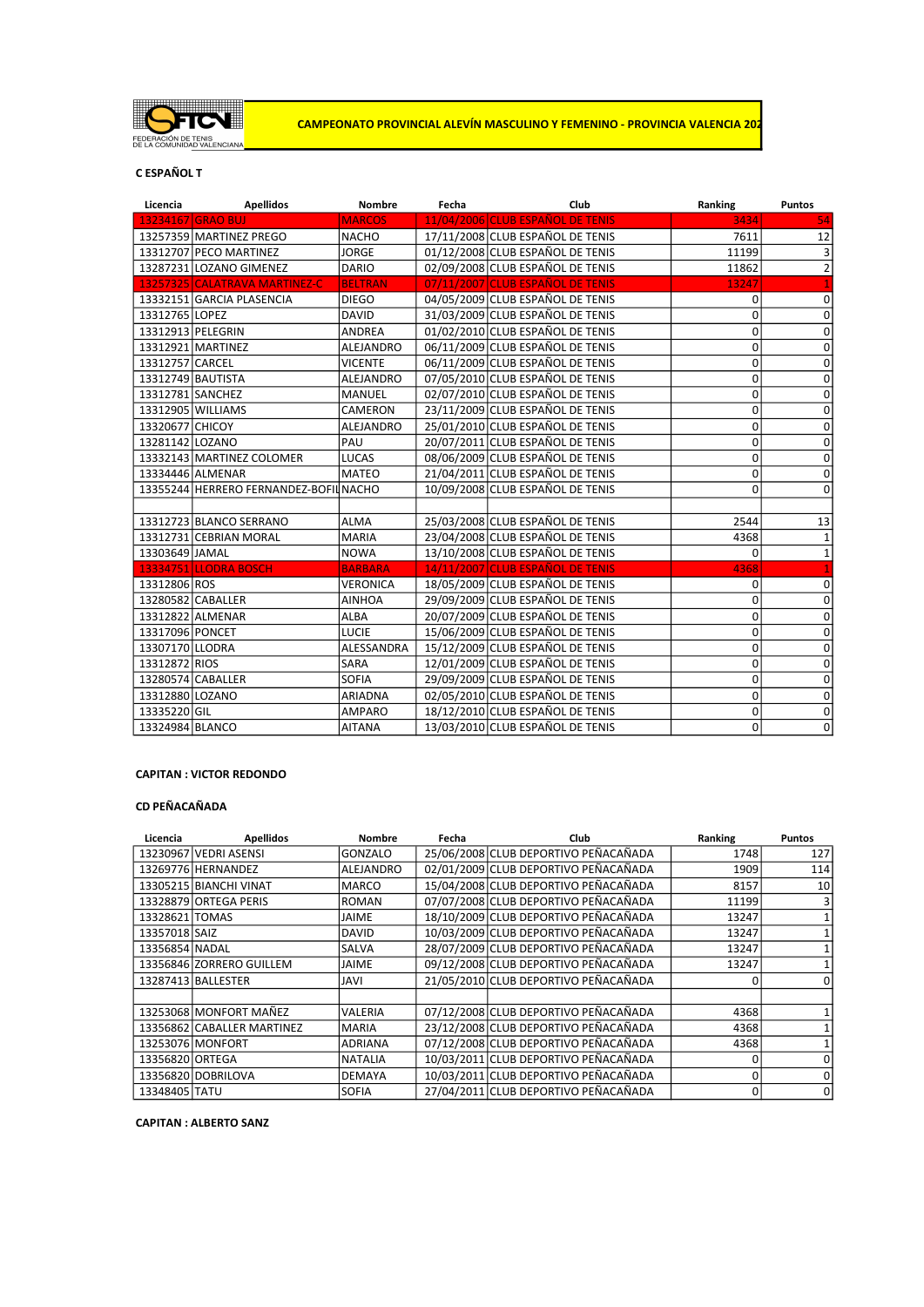

# CT ALZIRA

| Licencia | <b>Apellidos</b>         | <b>Nombre</b> | Fecha | <b>Club</b>                     | Ranking | <b>Puntos</b> |
|----------|--------------------------|---------------|-------|---------------------------------|---------|---------------|
|          | 13292214 GARCIA HERVAS   | DANIEL        |       | 22/03/2009 CLUB DE TENIS ALCIRA | 4037    | 42            |
|          | 13328035 REQUENA GARES   | IFERRAN       |       | 01/02/2009 CLUB DE TENIS ALCIRA |         | 0             |
|          | 13320932 ORTEGA GINER    | <b>JAVIER</b> |       | 11/12/2010 CLUB DE TENIS ALCIRA |         | 0             |
|          | 13329455 VIDAL CAMPOS    | IMARTIN       |       | 15/12/2009 CLUB DE TENIS ALCIRA |         | 0             |
|          | 13357745 ROSARIO GOMIS   | <b>CARLOS</b> |       | 07/03/2008 CLUB DE TENIS ALCIRA |         | 0             |
|          | 13357753 VALLES MARCHESI | DIEGO         |       | 08/01/2010 CLUB DE TENIS ALCIRA |         | 0             |
|          |                          |               |       |                                 |         |               |
|          | 13280269 SOARES EXPOSITO | IAFRICA       |       | 14/03/2009 CLUB DE TENIS ALCIRA | 1874    | 28            |
|          | 8685317 LOPEZ MARTINEZ   | <b>IROCIO</b> |       | 08/02/2008 CLUB DE TENIS ALCIRA | 4368    |               |

# CAPITAN : NACHO LOPEZ

### CLUB DEPORTIVO SALADAR

| Licencia | <b>Apellidos</b>           | <b>Nombre</b>   | Fecha | Club                              | Ranking | <b>Puntos</b> |
|----------|----------------------------|-----------------|-------|-----------------------------------|---------|---------------|
|          | 13315751 DE MIGUEL MONTORO | <b>LÁLVARO</b>  |       | 11/10/2009 CLUB DEPORTIVO SALADAR | 5061    | 29            |
|          | 13315743 MAS GARCIA        | ICRISTÓBAL      |       | 28/05/2009 CLUB DEPORTIVO SALADAR | 7366    | 13            |
|          | 13269403 BOSCH FERRANDIS   | <b>VICENTE</b>  |       | 19/08/2008 CLUB DEPORTIVO SALADAR | 8504    |               |
|          | 13335783 YAGO RIOS         | IJORGE          |       | 25/09/2009 CLUB DEPORTIVO SALADAR | 10070   |               |
|          | 13315777 GARCÍA NAVARRO    | <b>SANTIAGO</b> |       | 11/05/2010 CLUB DEPORTIVO SALADAR |         |               |
|          |                            |                 |       |                                   |         |               |
|          | 13284815 RODRIGUEZ RUESCAS | <b>IMARTA</b>   |       | 18/04/2008 CLUB DEPORTIVO SALADAR | 1377    | 52            |
|          | 13315769 LOPEZ GÓMEZ       | <b>AMAYA</b>    |       | 05/07/2010 CLUB DEPORTIVO SALADAR |         |               |

# CAPITAN : RUBEN GARCÍA